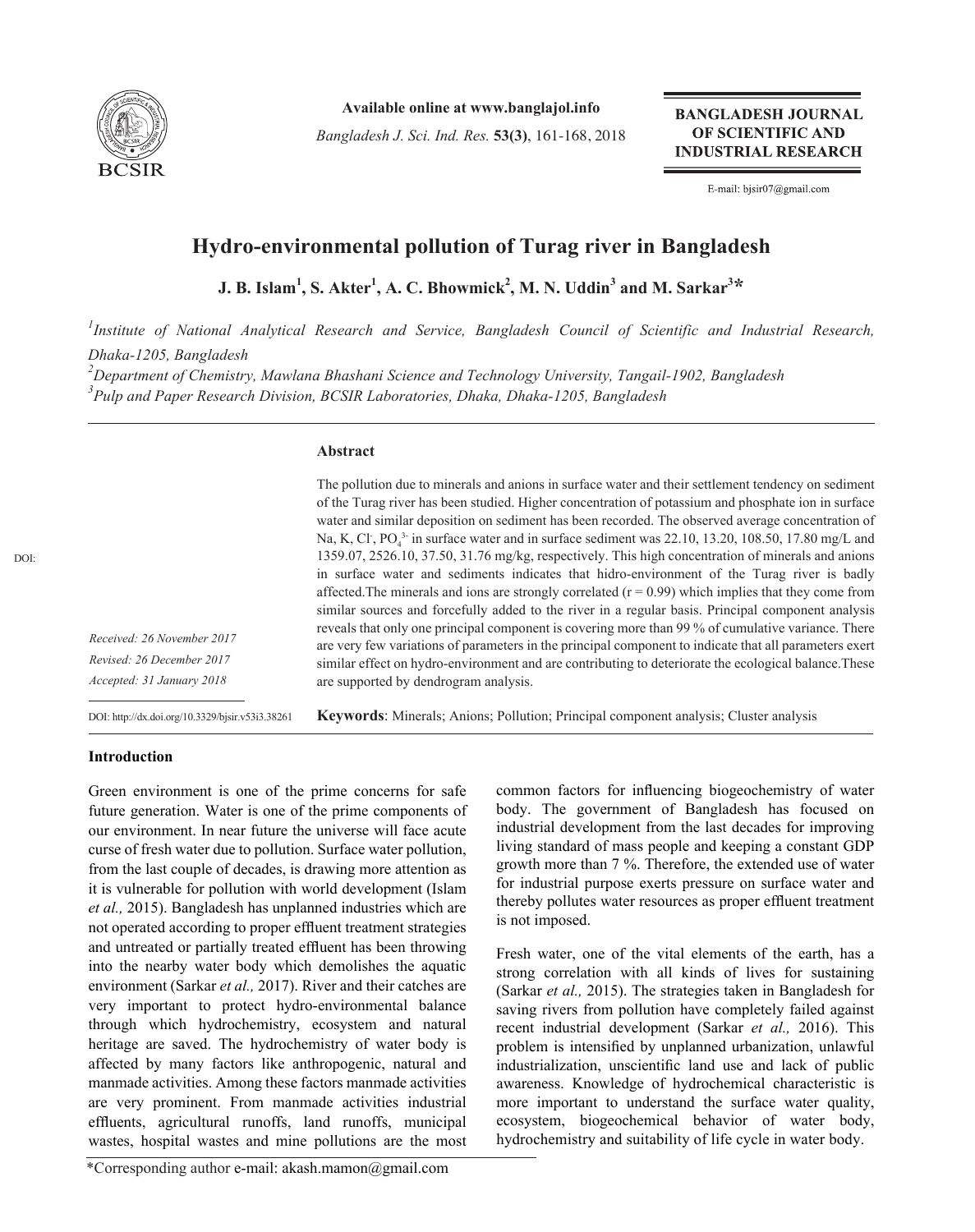Over pressure on ground water with population density from last couple of decades has drawn more attention to surface water for daily use like drinking, household use, irrigation and industrial supply.

The Turag is an important river in Bangladesh flowing through the north side of Dhaka mega city and itemize Gazipur district. Rapid industrial growth has occurred on the bank city Gazipur at Tongi arena under the Bangladesh Master Plan-1959. A variety of industries like garments, textile, spinning, jute, metal industries, tobacco, pharmaceuticals, chemical, pesticides, food processing, tanneries and many more are located in this industrial zone. The rhythm, however of waste disposal and waste management system has not kept pace with this industrial growth.Therefore, the Turag has been a dumping station for this industrial zone. Beside this unplanned construction and unscientific use of agricultural land has been continuing. The construction materials and residual pesticide as well as fertilizes have been mixed into the Turag river water. Municipal wastes from Gazipur City Corporation are intensifying this pollution. Recently, the government of Bangladesh takes a master plan to protect the peripheral rivers of Dhaka city. Under this plan, government prescribed mandatory effluent treatment plant for the industries. As a part of that plan, the Turag has been emancipated from illegal possession and dredged for circular waterway of Dhaka city communication and recreation. The acrid smell and pollution is one of the major obstacles for the suitable environment and ecosystem of Turag river. Suitability of surface water for household, industrial, irrigational use and recreational use is determined by its hydro-chemical characteristics.

A lot of works have been reported on Turag river. Zakir *et al.*  (2006), Banu *et al.* (2013), Ahmed *et al.* (2016) and Sarkar *et al.* (2016) investigated the physicochemical parameters and heavy metal pollution. However, minerals and ionic pollution in surface water and sediment have not been focused significantly in any of the previous works. In this study, we aim at monitoring the mineral and ionic pollution in surface water and sediment to assess the hydrochemistry, ecosystem for understanding hydrological balance of Turag river. Finally, we analyzed the data for correlation, principal component analysis and cluster analysis for better understanding the inter connectivity of the minerals and ions.

#### **Materials and methods**

#### *Study Area*

The Turag river is one of the major rivers of Bangladesh which is the upper tributary of the Buriganga river and

originated from the Bangshi river in Kaliakair Upozila. Truag river is a commercially important and navigable river all year round. According to literature, the Turag is facing huge pollution problem from industrial and household sources. Therefore, we select this river as our study area in industrial vicinity. Samples were collected from the three preselected untreated industrial effluent discharged arena of the Turag river (Fig. 1) during Dry (February) and Wet (June) season in 2015. The sampling stations were Dhaka dyeing (SS-1), Hossain dyeing (SS-2) and Zaber & Zubair Fabrics (SS-3).



**Fig. 1. Untreated effluent discharged into the Turag river**

## *Sample collection and preparation*

Surface water samples were collected from 60 cm deep from the surface and sediment samples were collected from the undisturbed top 5 cm layer.The collected samples were transferred carefully to the laboratory as soon as possible. Water samples were preserved in refrigerator for preventing microbial decomposition of different materials present in the samples. Before analysis samples were taken to the normal temperature. Sediment samples were sun dried first and then dried in oven at 50 o C. After drying, sediment samples were ground in a motor and sieved for homogeneity. Finally, 1.0 g of each sample was digested using 10.0 mL of concentrated HNO<sub>3</sub> and aliquot portion of water on a hot plate till to dryness. After that 5.0 mL of concentrated  $HClO<sub>4</sub>$  was added and then digestion was continued. The obtained solution was diluted to 100 mL with double distilled water.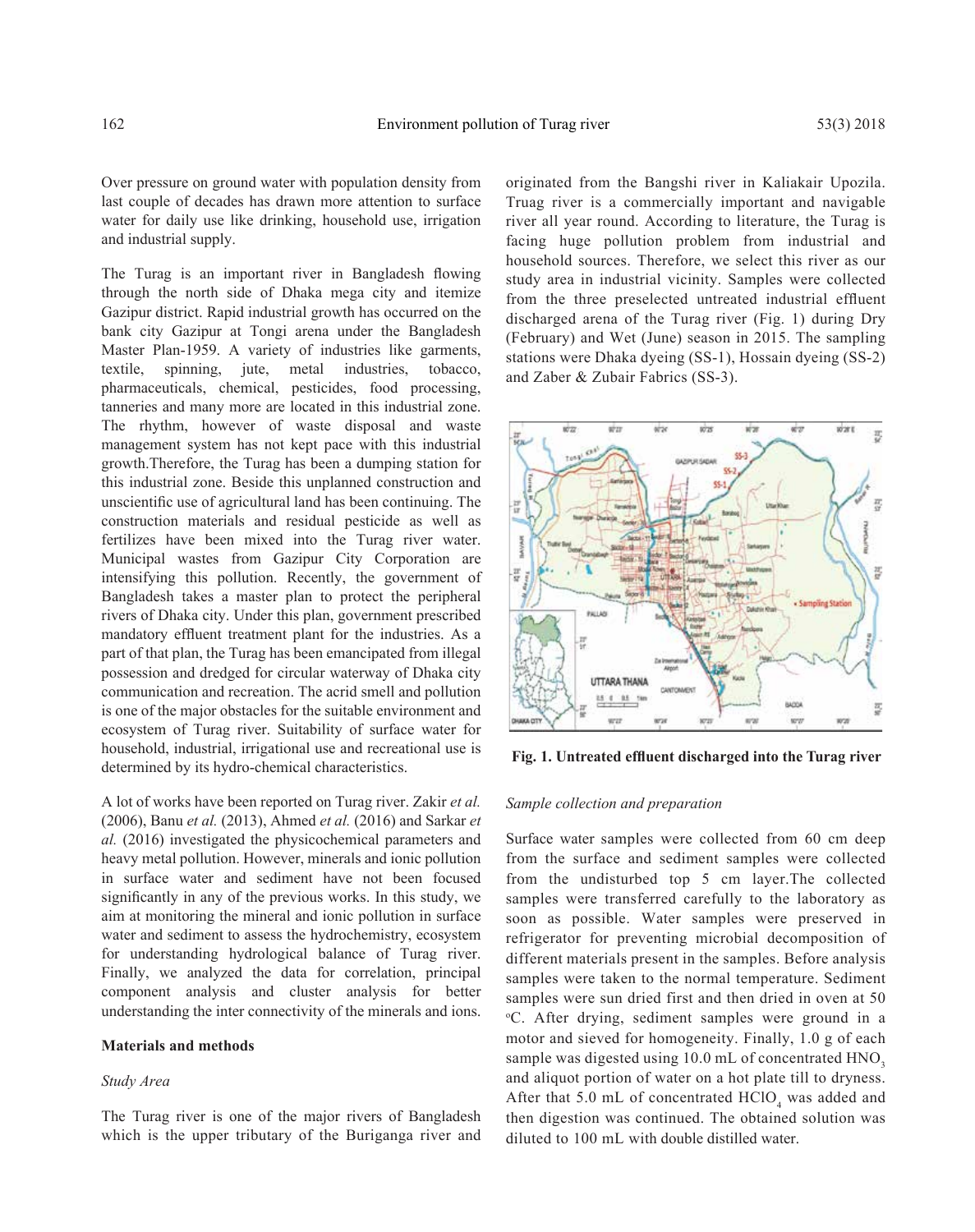#### *Experimental*

Samples were analyzed according to the standard procedure (APHA, 1915). The samples were digested before analysis. An aliquot of 100 mL of each sample was taken into a 250 mL of pyrex beaker. To acidify the sample, 1 M concentrated HCl (9 mL) as well as 1 M concentrated nitric acid (3 mL) was added in the beaker. The solution was carefully heated on a sand bath near to dryness into the fume hood. After cooling to the room temperature, deionized water was added to the sample up to the mark of a 100 mL flask. The solution was filtered and the filtrate was collected in a screw cap plastic tube. Digested samples were used for every analysis. The Atomic Absorption Spectrometer (AAS) was calibrated for all the metals by running different concentration of standard solutions. Sodium and potassium were measured by Flame Photometer (PFP7, JENWAY), while calcium and magnesium were analyzed by AAS(AA240FS, VARIAN). A  $N_2$ O-air-acetelene flame was used for calcium analysis and air-acetelene flame was used for magnesium analysis. The anions, F, Cl, Br,  $NO_2$ ,  $NO_3$  and  $SO_4^2$  ware evaluated by Ion Chromatograph (LC-10AD, Shimadzu, Japan) and  $PO_4^{2-}$ was measured spectrophotometrically by a UV Spectrophotometer (UV-1650 PC, Shimadzu).

#### *Data Analysis*

The obtained data were correlated statistically. Principal Component Analysis (PCA) and Cluster Analysis (CA) have also been done. Hierarchical Cluster Analysis has been used here to see the coexistence of minerals and anions in the surface water and sediments in the river and the output is expressed through Dendrogram. All analyses were performed by Statistical Package for Social Sciences software (SPSS 16).

## **Results and discussion**

Water of the Turag river was dark and pungent during the sampling period. Lot of floating materials was observed on the surface of the river. This study emphasizes on the observation of minerals and anionic concentration in the economically and environmentally impacted Turag river. The source of over concentrated pollutant is by and large industrial. Beside this, agricultural runoff, municipal wastes and anthropogenic sources enhance the pollution level. The turbid and dark water is not suitable for sunlight penetration which disturbs the photosynthesis of aquatic plants. Therefore, the carbon dioxide will increase in the water body and consequently, increases the pH level.The colored water discharged from dying industries and other sources, captures more heat which is one of the

causes of increased temperature in water body. As a consequence, the ecosystem is distressed and the balance in hydrochemistry and biogeochemistry is disturbed.The concentration of minerals and ions detected in surface water and surface sediment is furnished in Table I. In both surface water and surface sediment the concentration of minerals and ions was higher during dry season and diluted in wet season.

The concentration of Na is surface water and sediment ranged from 13.2-32.3 mg/L with average value 22.1 mg/L and 1008.4-1829.2 mg/kg with average value 1359.07 mg/kg, respectively. The sampling point SS-3 shows higher concentration of Na (32.3 mg/L) for surface water in dry season and the deposition on sediment is also high (1829.2 mg/kg). However in surface water, the concentration of Na is within the permissible limit (200 mg/L) by WHO (2008). Main source of Na in the river water and in sediment may be the untreated or partially treated industrial effluent which is dumped into the river. Different types of sodium salt are used by industries (mainly tannery, dying) for their process run. If sodium concentration is higher as combined with chlorine and sulfate then the water would not be suitable for irrigational use (Azizullah *et al*., 2011). Sodium polluted irrigated water makes the soil puddling and therefore, decrease the water intake capability and becomes hard in which makes seed germination difficulties (Raza *et al*., 2007). Higher concentration of sodium may impose osmotic stress on the aquatic biota (Raza *et al.*, 2007). Therefore, the population of biota may be decreased which makes a lame ecosystem. The concentration of K in surface water and sediment is tabulated in the range of 7.59-20.36 mg/L and 1723.68-3420.14 mg/kg, respectively. Potassium concentration was much higher in sediment than in surface water which means that K is more like to settle down. The permissible limit of K in drinking water is 12 mg/L by European Community (EC, 1986). According to EC the Water contaminated by K could not be used for drinking, cooking and household purpose. Concentration of Mg in surface water and sediment is documented in the range of 2.0-5.7 mg/L and 475.7-932.5 mg/kg, respectively. The range of Ca in surface water as well as in sediment is recorded as 11.2-25.5 mg/Land 734.7-1382.7 mg/kg, respectively. Sampling point SS-2 shows the highest concentration of Ca in surface water (25.5 mg/L) and that is expected in sediment (1382.5 mg/kg). According to WHO (2008) permissible limit of Mg and Ca is 100 mg/L and 150 mg/L, respectively. With respect to the concentration of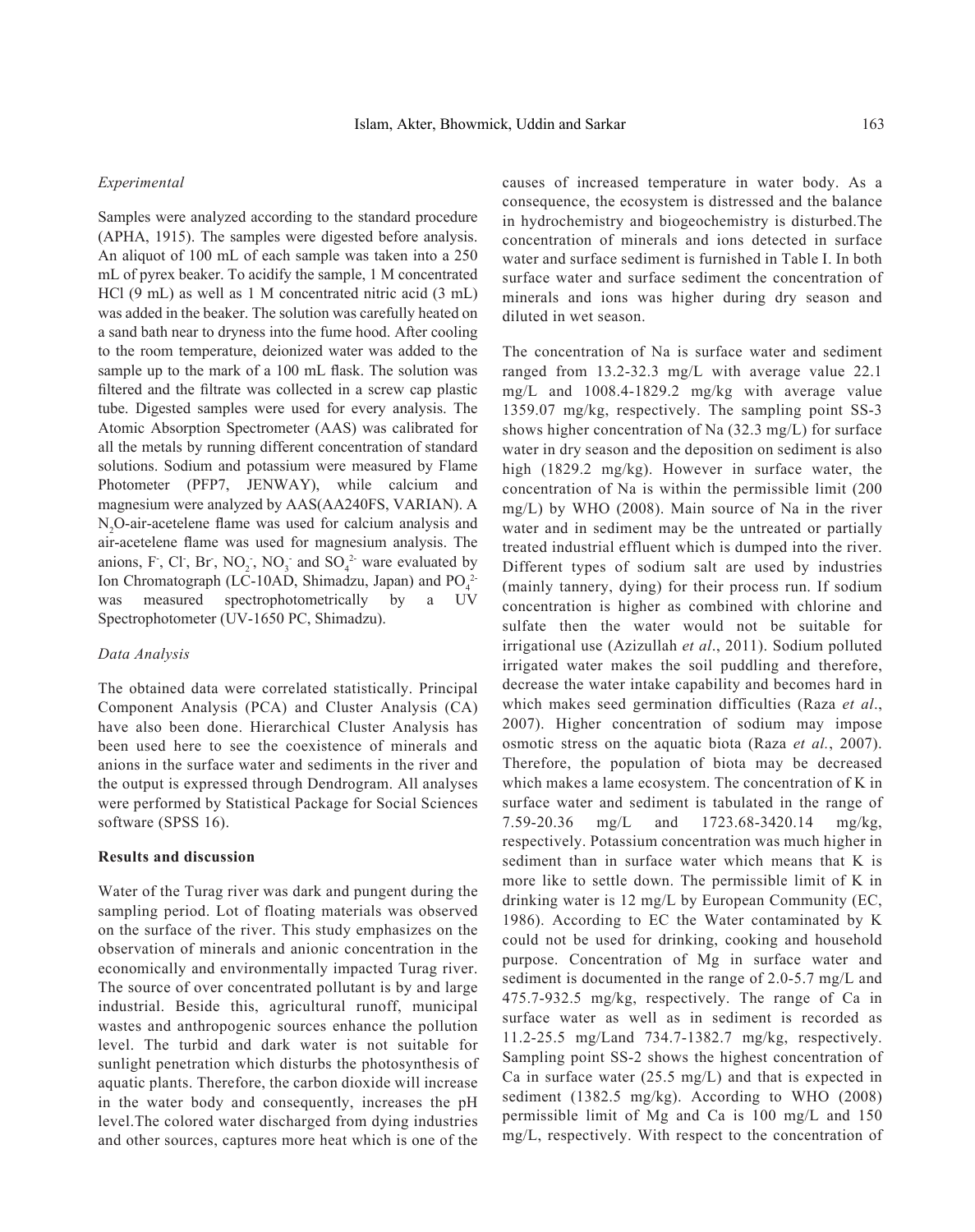| Concentrations (mg/L) of minerals and anions in water |           |          |          |           |          |          |         |          |          |
|-------------------------------------------------------|-----------|----------|----------|-----------|----------|----------|---------|----------|----------|
| Species                                               | Dry (Feb) |          |          | Wet (Jun) |          |          | Average | Min.     | Max.     |
|                                                       | $SS-1$    | $SS-2$   | $SS-3$   | $SS-1$    | $SS-2$   | $SS-3$   |         |          |          |
| Na                                                    | 29.517    | 30.118   | 32.284   | 13.211    | 13.250   | 14.222   | 22.10   | 13.211   | 32.284   |
| Mg                                                    | 5.500     | 5.507    | 5.685    | 2.011     | 2.003    | 2.472    | 3.86    | 2.003    | 5.685    |
| $\bf K$                                               | 16.815    | 18.569   | 20.362   | 7.591     | 7.825    | 8.015    | 13.20   | 7.591    | 20.362   |
| Ca                                                    | 23.138    | 25.532   | 25.035   | 11.22     | 11.983   | 12.61    | 18.25   | 11.22    | 25.532   |
| $\mathbf{F}$                                          | 0.500     | 0.560    | 0.501    | 0.025     | 0.037    | 0.079    | 0.28    | 0.025    | 0.560    |
| $Cl-$                                                 | 125.39    | 132.845  | 147.368  | 80.741    | 81.259   | 83.501   | 108.52  | 80.741   | 147.368  |
| $Br-$                                                 | 1.000     | 1.000    | 1.102    | 0.520     | 0.551    | 0.563    | 0.79    | 0.520    | 1.102    |
| NO <sub>2</sub>                                       | 1.000     | 1.111    | 1.250    | 0.218     | 0.245    | 0.266    | 0.68    | 0.218    | 1.250    |
| NO <sub>3</sub>                                       | 3.000     | 4.870    | 4.290    | 1.005     | 1.150    | 1.207    | 2.60    | 1.005    | 4.870    |
| $SO_4^2$                                              | 145.68    | 148.921  | 143.80   | 101.205   | 102.552  | 102.892  | 128.50  | 101.205  | 148.921  |
| PO <sub>4</sub> <sup>3</sup>                          | 22.66     | 25.328   | 26.103   | 9.897     | 11.285   | 11.598   | 17.81   | 9.897    | 26.103   |
| Concentrations (mg/kg) in Sediment                    |           |          |          |           |          |          |         |          |          |
| Na                                                    | 1516.825  | 1732.523 | 1829.218 | 1008.459  | 1032.111 | 1035.278 | 1359.07 | 1008.459 | 1829.218 |
| Mg                                                    | 897.416   | 867.911  | 932.531  | 475.666   | 478.967  | 513.005  | 694.25  | 475.666  | 932.531  |
| K                                                     | 3245.477  | 3278.387 | 3420.143 | 1734.581  | 1723.684 | 1754.302 | 2526.10 | 1723.684 | 3420.143 |
| Ca                                                    | 1368.453  | 1382.547 | 1375.981 | 734.726   | 814.451  | 767.655  | 1073.97 | 734.726  | 1382.547 |
| $F^{\cdot}$                                           | 4.60      | 5.208    | 5.222    | 1.296     | 1.543    | 1.556    | 3.24    | 1.296    | 5.222    |
| $Cl-$                                                 | 42.85     | 42.89    | 45.702   | 28.712    | 32.420   | 32.573   | 37.52   | 28.712   | 45.702   |
| Br                                                    | 1.000     | 1.000    | 1.100    | 0.500     | 0.552    | 0.555    | 0.78    | 0.500    | 1.100    |
| NO <sub>2</sub>                                       | 2.04      | 3.10     | 3.33     | 1.005     | 1.016    | 1.112    | 1.93    | 1.005    | 3.330    |
| $NO3$ <sup>-</sup>                                    | 107.94    | 108.23   | 108.34   | 74.283    | 77.867   | 75.694   | 92.06   | 74.283   | 108.34   |
| $SO_4^2$                                              | 1159.06   | 1168.25  | 1258.623 | 735.665   | 762.537  | 792.108  | 979.37  | 735.665  | 1258.623 |
| PO <sub>4</sub> <sup>3</sup>                          | 37.97     | 39.501   | 40.572   | 23.829    | 22.843   | 25.882   | 31.77   | 22.843   | 40.572   |

**Table I. Minerals and ions in the surface water and sediment of Turag river**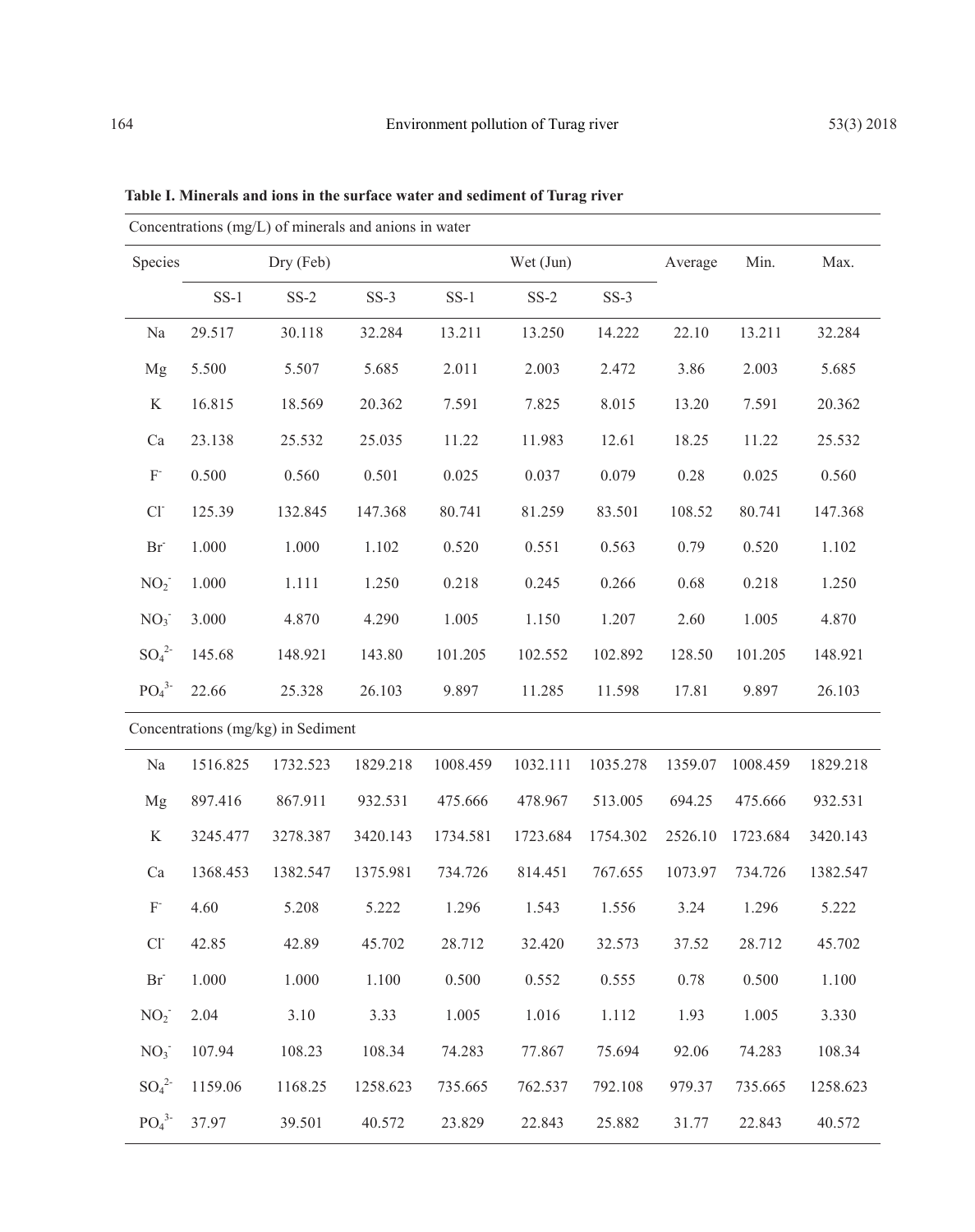Mg and Ca, surface water of Turag river is safe for different daily uses. Magnesium is the key component of chlorophylla which plays an important role in ecosystem. Higher concentration of Mg makes hard water which creates difficulties in household washing. Like Mg, Ca also creates problem in household washing. Long time ingestion of excess Ca may cause hypercalcemia, urinary tract calculi, calcification in soft tissues like kidneys and in arterial walls and suppression of bone remodeling (Heaney *et al.,* 1982).

In surface water and surface sediment the concentration of fluoride ion ranged from 0.025-0.6 mg/L and 1.3-5.2 mg/L, respectively. The source of fluoride is of anthropogenic character. Besides this, pesticide, fertilizer, industrial wastes and agricultural runoff enhance the concentration of fluoride in wetland. Fluoride is an essential element for human, plays an important role for teeth and bones structure. However, more than 1.5 mg/L intake of fluoride causes dental and skeletal fluorosis (CDCP, 1999). The chloride ion concentration in surface water and sediment of Turag River ranges from

80.74-137.37 mg/L and 28.71-45.70 mg/L, respectively. The permissible limit of chlorine in surface water is 250 mg/L (WHO, 2008). The sources of chloride in surface water and sediment might be chlorinated pesticides and wastes from industries. The concentration of bromide ion in surface water and surface sediment ranged from 0.52-1.1 mg/L and 0.5-1.1mg/L, respectively which mean that Br has fewer tendencies to precipitate.

The concentration of  $PO_4^3$  in surface water and surface sediment of Turag river is in the range of 9.9-26.1 mg/L and 22.8-40.6 mg/kg, respectively. Phosphate ion is sparingly soluble in water and is adsorbed with clay particles and precipitates as Fe, Al and Ca compounds. The concentration of phosphate in surface water is higher than the safe level  $(6 \text{ mg/L})$ suggested by European Community (1986). The sources of  $PO_4^{3}$  in Turag river may be fertilizer and industrial wastes. The range of sulfate ion in surface water and surface sediment of the Turag river is tabulated as 101.2-148.9 mg/L and 735.7-1258.6 mg/kg, respectively. Surface water of Turag river is till now nontoxic according to the WHO (2008)

| Species                      | Na                   | Mg                            | $\rm K$        | Ca         | ${\rm F}$      | CI             | $\rm Br$                      | NO <sub>2</sub> | NO <sub>3</sub> | $SO_4^2$       | PO <sub>4</sub> <sup>3</sup> |
|------------------------------|----------------------|-------------------------------|----------------|------------|----------------|----------------|-------------------------------|-----------------|-----------------|----------------|------------------------------|
| Na                           | $\mathbf{1}$         |                               |                |            |                |                |                               |                 |                 |                |                              |
| Mg                           | $0.994*$             | $\overline{1}$                |                |            |                |                |                               |                 |                 |                |                              |
| K                            | $0.994$ <sup>*</sup> | $0.999^{**}$                  | $\overline{1}$ |            |                |                |                               |                 |                 |                |                              |
| $\rm Ca$                     |                      | $0.995^*$ 0.999 <sup>**</sup> | $0.999$ **     |            |                |                |                               |                 |                 |                |                              |
| $\mathbf{F}$                 |                      | $0.913^*$ 0.947 <sup>**</sup> | $0.954***$     | $0.944***$ | $\overline{1}$ |                |                               |                 |                 |                |                              |
| $Cl^{\sim}$                  | 0.248                | 0.273                         | 0.285          | 0.263      | $0.510^{**}$   | $\overline{1}$ |                               |                 |                 |                |                              |
| $Br^-$                       | 0.237                | 0.270                         | 0.282          | 0.262      | $0.510^{**}$   | 0.992          | $\mathbf{1}$                  |                 |                 |                |                              |
| $NO2$ <sup>-</sup>           | $0.839^{*}$          | $0.838***$                    | $0.849***$     | $0.834***$ | $0.942$ **     | 0.706          | $0.687*$                      | $\overline{1}$  |                 |                |                              |
| NO <sub>3</sub>              | $0.992^*$            | $0.988$ **                    | $0.985***$     | $0.991$ ** | $0.894***$     | 0.186          | 0.181                         | $0.783***$      |                 |                |                              |
| $SO_4^2$                     | 0.245                | 0.276                         | 0.288          | 0.267      | $0.514$ **     |                | $0.994$ $0.999$ <sup>**</sup> | $0.694*$        | 0.189           | $\overline{1}$ |                              |
| PO <sub>4</sub> <sup>3</sup> | 0.224                | 0.275                         | 0.287          | 0.267      | $0.515***$     |                | $0.985$ $0.990^{**}$          | $0.693*$        | 0.188           | 0.993          | $\,1$                        |

\*\*Correlation is significant at the 0.01 level (2-tailed)

\*Correlation is significant at the 0.05 level (2-tailed)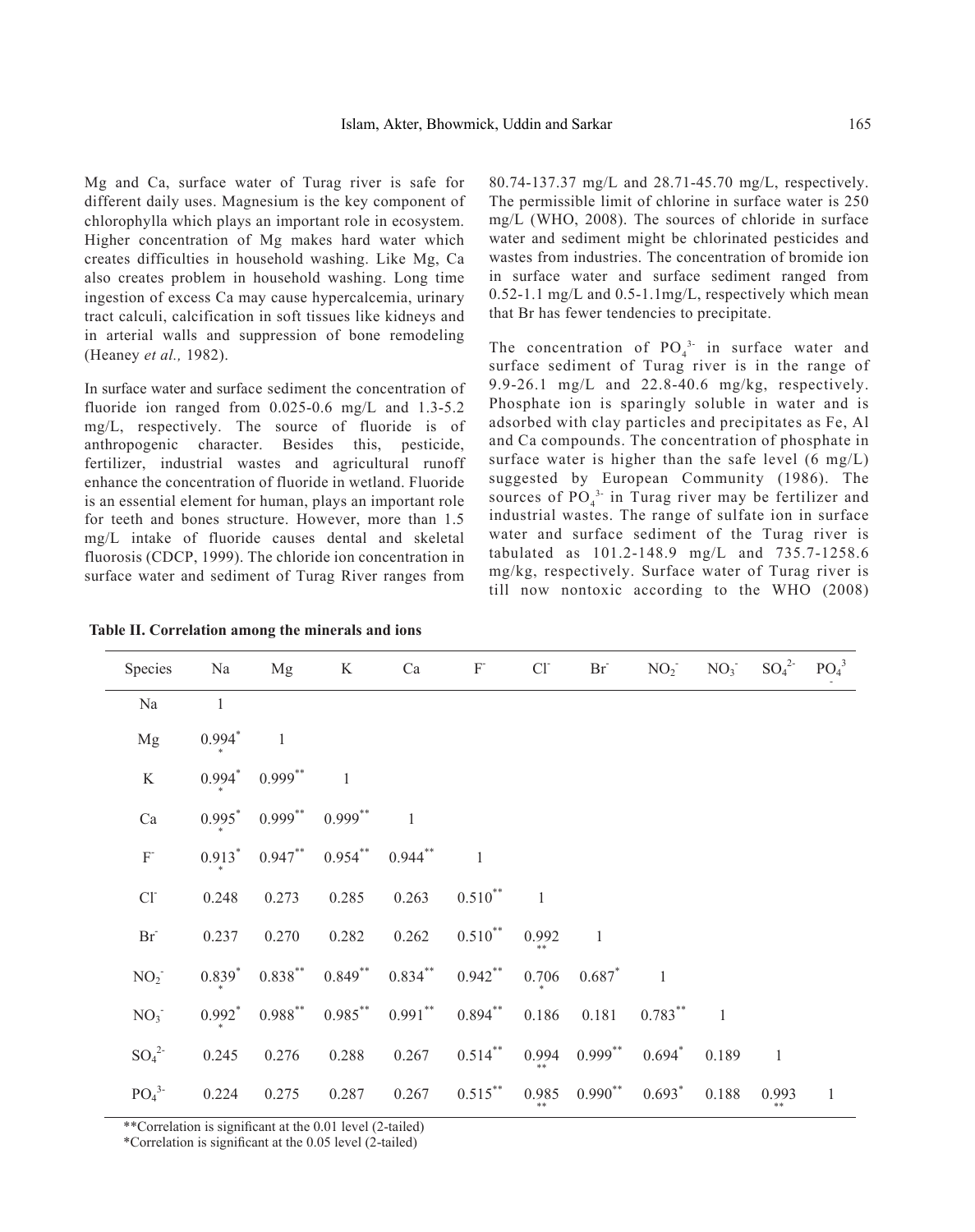guideline value for sulfate ion (400 mg/L) in drinking water. Concentration of nitrate ion in surface water and surface sediment ranged from 1.0-4.9 mg/L and 74.3-108.3 mg/kg, respectively as well as concentration of nitrite ion in surface water and surface sediment ranged from 0.2-1.2 mg/kgand 1.0-3.3 mg/kg, respectively. The possible sources of nitrogenous compounds ion are fertilizer, industrial effluent and human excreta (Weyer *et al.,* 2001) and agriculture runoff. Excessive nitrate content in drinking water causes methemoglobinemia (blue baby) in infant (Murray and Christie, 1993). Nitrate is not itself carcinogenic but it forms N-nitroso compound in stomach which is carcinogenic (NAS,1981).

#### *Statistical analysis*

Interrelation among the parameters has been evaluated by Pearson's correlation (Table II). Pearson's correlation represents the dependency of one parameter to another. The results showed that the parameters are significant in the  $p$ <0.01 level. Table II shows that Na is significantly correlated with Mg, K, Ca, F, NO<sub>2</sub> and NO<sub>3</sub> ( $r = 0.99, 0.99, 0.99, 0.91$ , 0.84 and 0.99, respectively). Furthermore, a significant positive correlation of F- with  $NO_2$  and  $NO_3$  (r = 0.94 and 0.89) is observed and a moderate correlation with  $CI$  Br-, SO<sub>4</sub><sup>2</sup> and PO<sub>4</sub><sup>3</sup> (r = 0.51, 0.51, 0.51 and 0.52, respectively) is also noticed. Br is strongly correlated with  $SO_4^2$  and  $PO_4^3$  (r  $= 0.99$ ). This strong and significant correlation reveals that the minerals and anions are forcefully added form the similar sources on regular basis. The correlation of  $NO_3^-$  with  $SO_4^2$ and  $PO_4^3$  is insignificant (r = 0.18).

PCA furnished in Table III reflects that one component contains most of the metals and ions  $(\sim 99\%)$ . These findings reveal that the results of correlation are alien with PCA, which indicates the minerals and ions are forcefully added to the surface water and sediment of Turag river from the similar types of sources. After adulteration they remain in a group and settle down with similar trend and exert adverse effect on the ecosystem.

CA has also been applied for the measured parameters to find out the groups according to their similarities like their sources, distribution and chemical behavior. CA is a powerful method for analyzing data including outlier. The resulting data can be presented in a two dimensional plot called dendrogram (Fig. 2). Hierarchical CA has been performed to observe and predict the concomitance of minerals and anions in the surface water and sediments in the river. It is obtained from the Dendrogram of the cluster analysis that Na, Ca, Mg and  $SO_4$  are in same cluster, K stand alone and rest of the anions considered in the study  $(Br, NO_2, F, PO_4, NO_3$  and

| Species                      | Components |  |  |  |  |
|------------------------------|------------|--|--|--|--|
|                              | 1          |  |  |  |  |
| Na                           | 0.998      |  |  |  |  |
| Mg                           | 0.94       |  |  |  |  |
| K                            | 0.997      |  |  |  |  |
| Ca                           | 0.997      |  |  |  |  |
| F                            | 0.990      |  |  |  |  |
| $Cl^{\dagger}$               | 0.992      |  |  |  |  |
| Br <sup>2</sup>              | 0.996      |  |  |  |  |
| NO <sub>2</sub>              | 0.999      |  |  |  |  |
| NO <sub>3</sub>              | 0.962      |  |  |  |  |
| $SO_4^2$                     | 0.997      |  |  |  |  |
| PO <sub>4</sub> <sup>2</sup> | 0.997      |  |  |  |  |

**Table III. Component Matrixa**

Extraction method: Principal component analysis <sup>a</sup>1 components extracted



**Fig. 2. Dandrogram from cluster analysis of minerals and anion**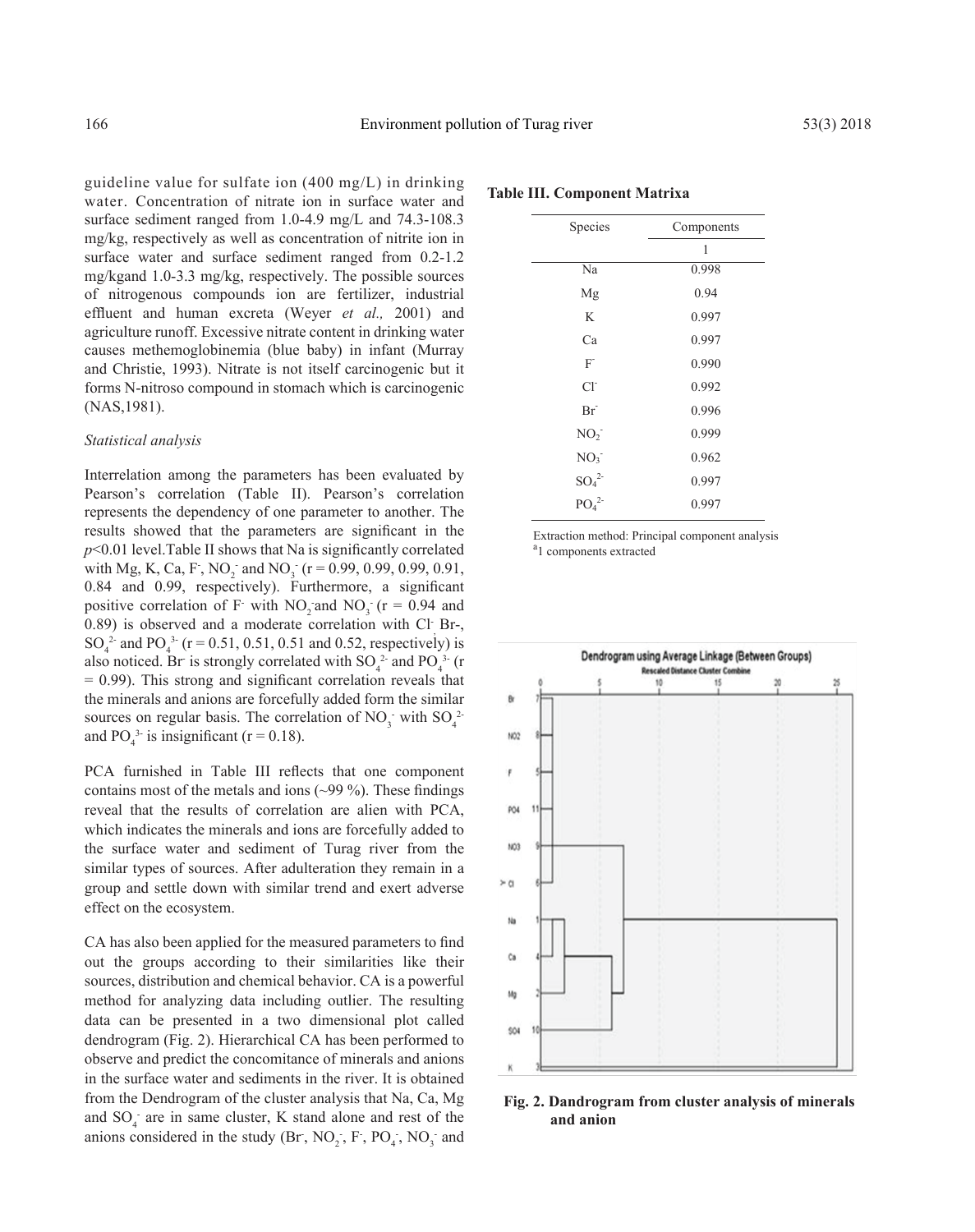Cl- ) are in another cluster at distance 5.

#### **Conclusion**

The concentration of minerals and ions is unexpectedly high in the surface water and surface sediment in the Turag. Concentration of K is relatively higher in sediment than in surface water as compared to other minerals which means that K is more likely to settle down. The sources of minerals and ions are similar and they exert similar level of effects on ecosystem which is predicted by the correlation, PCA and CA data. The ecosystem of Turag river is disturbed by the pollutants like color, minerals and anions generated from industries, household, municipal, land runoff and anthropogenic source. Therefore, the aquatic environment, hydrochemistry and biogeology are ruined day by day. A policy should be immediately taken by the respective authority to prevent the unethical discharge of effluent for protecting the hydro-environment of Turag river.

# **Acknowledgement**

Authors are thankful to the Institute of National Analytical Research and Service (INARS), Bangladesh Council of Scientific and Industrial Research, for outstanding analytical support.

## **References**

- Ahmed KS, Rahman AKML, Sarkar M, Islam JB, Jahan IA, Moniruzzaman M and Bhoumik NC (2016), Assessment on the level of contamination of Turagriver at Tongi area in Dhaka. *Bangladesh Journal of Scientific and Industrial Research* **51**(3): 193-202.
- APHA (American Public Health Association) (1915), American Water Works Association, Water Pollution Control Federation, & Water Environment Federation, Standard methods for the examination of water and wastewater, Vol. 2.
- Azizullah A, Khattak MNK, Richter P and Häder DP (2011), Water pollution in Pakistan and its impact on public health—a review, *Environment International* **37**(2): 479-497. DOI:10.1016/jenvint.2010.10.007
- A Ayres (2015), Council on Foreign Relation, https://www.cfr.org/blog/imf-worried-about-banglade

shs-growth.

- Banu Z, Chowdhury MSA, Hossain MD and Nakagami KI (2013), Contamination and ecological risk assessment of heavy metal in the sediment of Turag River, Bangladesh: An index analysis approach. *Journal of Water Resource and Protection* **5**(2): 239-248. DOI:10.4236/jwarp.2013.52024
- CDCP (Center for Disease Control and Prevention) (1999), Achievements in public health, 1900-1999: fluoridation of drinking water to prevent dental caries, Morbidity and Mortality Weakly Report 48: 933-940.
- EC (European Community) (1986), Guidelines for drinking water quality.
- Heaney RP, Gallagher JC, Johnston CC, Neer R, Parfitt AM and Whedon GD (1982), Calcium nutrition and bone health in the elderly, *The American Journal of Clinical Nutrition* **36**(5): 986-1013. DOI:10.1093/ajcn/36.5.986
- Islam JB, Sarkar M, Rahman, AL and Ahmed KS (2015), Quantitative assessment of toxicity in the Shitalakkhya River, Bangladesh, *The Egyptian Journal of Aquatic Research* **41**(1): 25-30. DOI:10.1016/j.ejar. 2015.02.002
- Murray KF and Christie DL (1993), Dietary protein intolerance in infants with transient methemoglobinemia and diarrhea. *The Journal of Pediatrics* **122**(1): 90-92. DOI:10.1016/soo22-3476 (05)83495-X
- NAS (National Academy of Sciences) (1981), The Health Effects of Nitrate, Nitrite, and N-Nitroso Compounds, National Academy of Sciences Press,Washington DC.
- Raza N, Niazi SB, Sajid M, Iqbal F and Ali M (2007), Studies on relationship between season and inorganic elements of KallarKahar Lake (Chakwal), Pakistan, *Journal of Research* (*Science*)*,* **18:** 61-68.
- Sarkar M, Rahman AL, Islam JB, Ahmed KS, Uddin M N and Bhoumik NC (2015), Study of hydrochemistry and pollution status of the Buriganga river, Bangladesh, *Bangladesh Journal of Scientific and Industrial Research* **50**(2): 123-134. DOI:10.1016/j.wri.2016.12.003